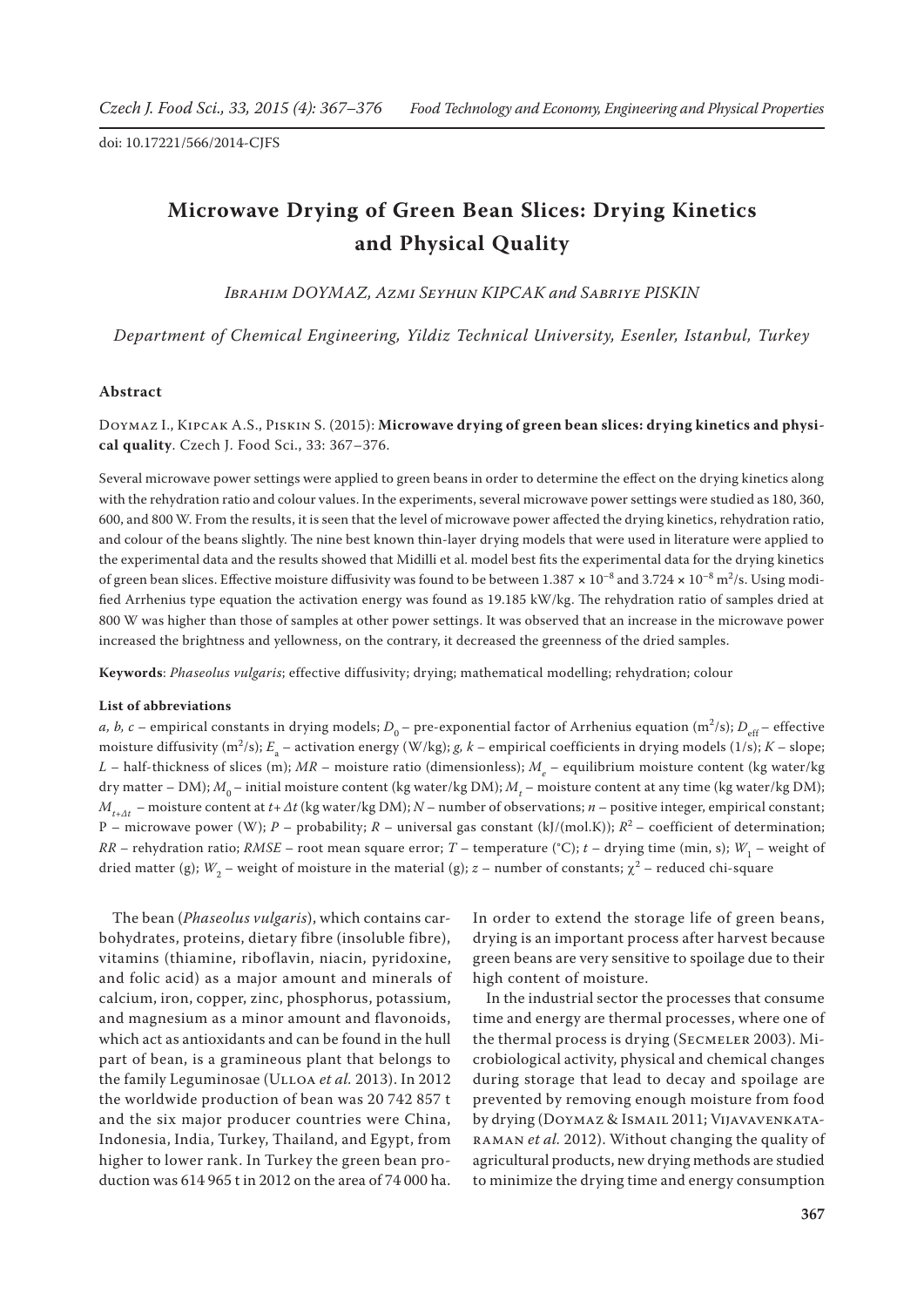(Secmeler 2003) because major disadvantages of hot air drying of agricultural products are low energy efficiency, quality loss and long drying time during the falling rate period (BOUDRIOUA *et al.* 2003).

Nowadays, the aim of modern drying is come upon by reducing energy consumption and providing high quality with a minimal increase in economic inputs, which has been of increasing attraction to applications in the drying process (Raghavan & Silveira 2001; Kahyaoglu *et al.* 2012; Darvishi *et al.* 2013). For the last 20 years microwave drying has been of interest in the area of water removal from agricultural products, for short drying time that leads to lower energy consumption and better quality of the dried food (Sanga *et al.* 2000). One of the primary advantages in using the microwave heating is that the temperature and moisture gradients are in the same direction, and hence aid each other as opposed to conventional heating where moisture must move out of the material against the gradient of temperature. Thus drying time is shortened due to quick absorption of energy by water molecules, causes rapid evaporation of water, resulting in high drying rates of the food. However, there are some problems with the microwave drying technique. Because of non-uniform heating, the uneven distribution of microwave field can occur. Also, overheating and quality deterioration can take place. To overcome these problems, the microwave drying technique has been combined with other drying methods (PULIGUNDLA *et al.* 2013).

Recently, microwave drying has attracted popularity as an alternative method for drying several food products such as fruits, vegetables, and dairy products were also studied. By researchers, cranberries (Yongsawatdigul & Gunasekaran 1996), carrot slices (LIN *et al.* 1998), potatoes (BOURAOUT *et al.* 1994; BONDARUK *et al.* 2007), grapes (TULASIDAS *et al.* 1996), apples (FUNEBO & OHLSSON 1998; PROTHON *et al.* 2001; Bilbao-Sáinz *et al.* 2006), mushrooms (Funebo & Ohlsson 1998; Giri & Prasad 2007), ginseng roots (Ren & Chen 1998), blueberries (Feng *et al.* 1999), pistachios (Kouchakzadeh & Shafeei 2010), tomato pomace (Al-Harahsheh *et al.* 2009), kiwifruits (MASKAN 2001), garlic (SHARMA & PRASAD 2006), spinach (Alibas Ozkan *et al.* 2007), and green peas (Zielinska *et al.* 2013) were studied along by a microwave method. As it is given in the literature studies, there is no data available about microwave drying of green bean. For the contribution to the literature, the drying, rehydration and colour characteristics of green beans in a microwave oven were investigated.

Furthermore, the mathematical modelling by using nine thin-layer drying models available in the literature was performed and the values of effective moisture diffusivity and activation energy were calculated.

# **MATERIAL AND METHODS**

*Sampling*. The fresh green beans (*Phaseolus vulgaris* L.) were obtained from a local grocery store in Istanbul on March 2014. The beans were washed and sliced at an average length and thickness of 2 cm and 0.6 cm, respectively. Then sliced beans were put into low-density polyethylene plastic bags. Packed beans were kept in a refrigerator (Arcelik 1050T; Arcelik, Eskisehir, Turkey) working at a temperature of 4°C. Before experiments the beans were taken out of the refrigerator and waited to equalise with the room temperature. Using the AOAC method (AOAC 1990), the initial moisture content of the beans was determined as  $9.89 \pm 0.05$  kg water/kg dry matter (DM).

*Drying procedure*. Drying experiments were carried out in a Robert Bosch Hausgerate GmbH (Munich, Germany) model microwave oven which has a maximum output of 800 W working at 2450 MHz. In the microwave drying process, the samples were separated evenly and homogeneously over the entire pan. The drying processes were carried out at microwave powers of 180, 360, 600, and 800 W. The sample mass (approximately  $12 \pm 0.2$  g) was selected during 60 s intervals with a digital balance (Precisa, model XB220A; Precisa Instruments AG, Dietikon, Switzerland) with an accuracy of 0.001 g. Drying was finished when the moisture content of samples was approximately 0.08 kg water/kg dry matter. The dried product was cooled in a desiccator and packed in low-density polyethylene bags that were heat-sealed. The experiments were triplicated and average values of the moisture content were used for drawing the drying curves.

*Mathematical modelling*. In Table 1, nine thinlayer drying models, which were used on the drying data obtained at different microwave powers, are shown. Using Eq. (1), the sample moisture ratio (*MR*) was calculated as follows:

$$
MR = \frac{M_t - M_e}{M_0 - M_e} \tag{1}
$$

where:  $M_t$  – moisture content (kg water/kg DM) at any specific time;  $M_0$  – initial moisture content;  $M_a$  – equilibrium moisture content; *t* – drying time (min)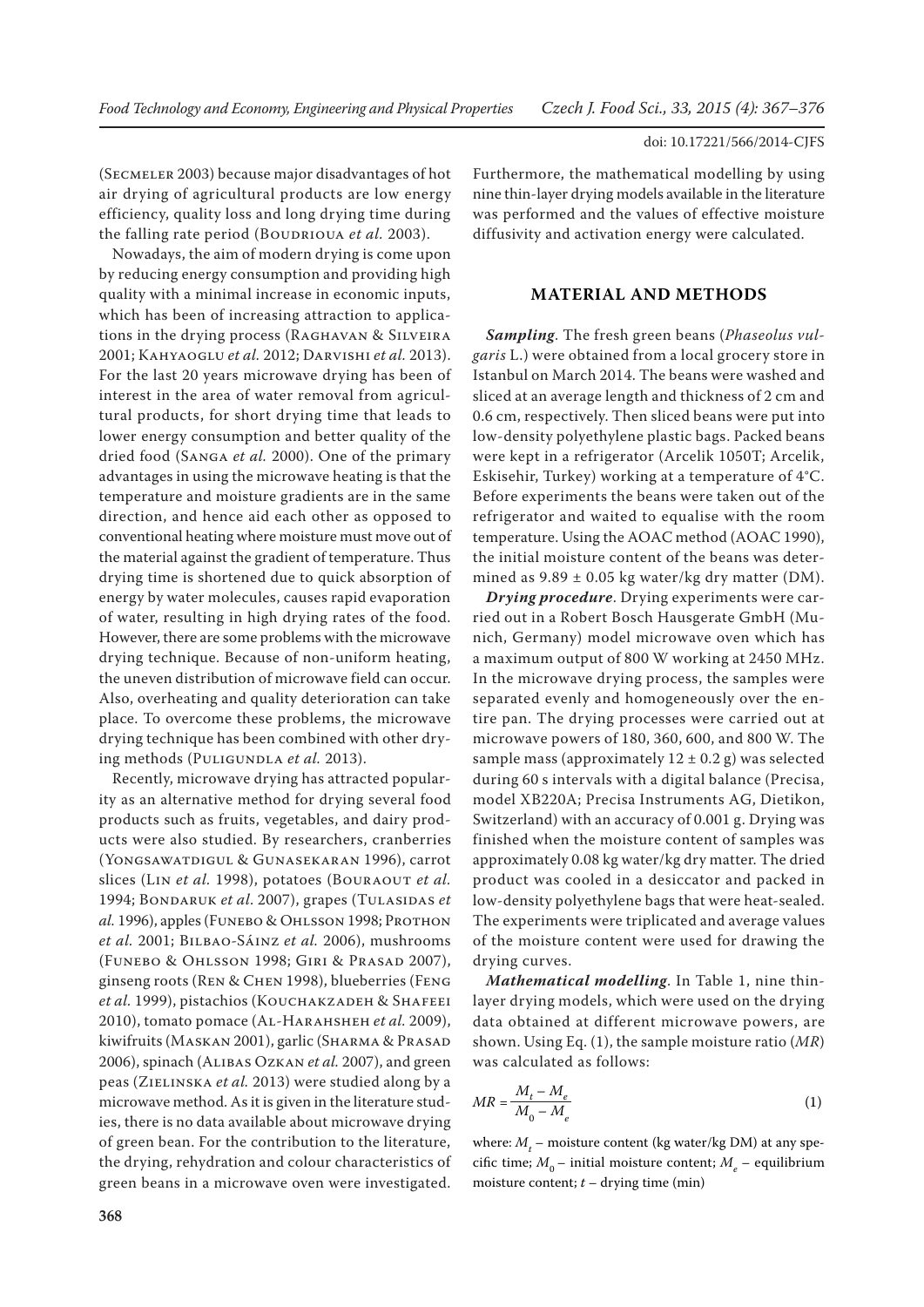The values of  $M_{_e}$  are considered relatively small compared to  $M_{t}^{}$  or  $M_{0}^{},$  especially for microwave drying. Thus, Eq. (1) can be simplified to  $MR = M_t/M_0$ (Balbay & Sahin 2012; Chayjan & Shadidi 2014; Calín-Sánchez *et al.* 2014).

The drying rate *(DR)* was calculated by the following formula:

$$
DR = \frac{M_t - M_{t + \Delta t}}{\Delta t} \tag{2}
$$

where:  $M_{t+At}$  – moisture content at  $t + \Delta t$  (kg water/kg DM); *t* – time (min)

*Determination of effective moisture diffusivity*. Fick's second law of diffusion equation, symbolised as a mass-diffusion equation for drying of agricultural products in a falling rate period, is shown in Eq. (3):

$$
\frac{\partial M}{\partial t} = \nabla \left[ D_{\text{eff}} \left( \nabla M \right) \right] \tag{3}
$$

Fick's second law of unsteady state diffusion given in Eq. (3) can be used to determine the moisture ratio in Eq. (4). The solution of diffusion equation for an infinite slab was given by CRANK (1975), and uniform initial moisture distribution, negligible external resistance, constant diffusivity, and negligible shrinkage were supposed (Doymaz *et al.* 2015):

$$
MR = \frac{8}{\pi^2} \sum_{n=0}^{\infty} \frac{1}{(2n+1)^2} \exp\left(-\frac{(2n+1)^2 \pi^2 D_{\text{eff}}t}{4L^2}\right)
$$
(4)

where:  $D_{\text{eff}}$  – effective moisture diffusivity (m<sup>2</sup>/s);  $t$  – time (s); *L* – half-thickness of samples (m); *n* – positive integer

For long drying times, only the first term in Eq. (4) is significant and the equation simplifies to:

$$
MR = \frac{8}{\pi^2} \exp\left(-\frac{\pi^2 D_{\text{eff}}t}{4L^2}\right) \tag{5}
$$

Equation (5) can be written in a logarithmic form as follows:

$$
\ln(MR) = \ln\left(\frac{8}{\pi^2}\right) - \left(\frac{\pi^2 D_{\text{eff}} t}{4L^2}\right) \tag{6}
$$

The values of effective moisture diffusivity were determined by plotting experimental drying data in terms of *ln (MR)* versus drying time in Eq. (6). The plot produces a straight line with the slope as follows:

Slope = 
$$
\left(\frac{\pi^2 D_{\text{eff}}}{4L^2}\right)
$$
 (7)

*Computation of activation energy*. Temperature is not a directly measurable quantity in the microwave oven for a drying process. Hence the

activation energy can be calculated by the modified form of Arrhenius equation as given by DADALI et *al.* (2007), where it shows the relationship between the effective moisture diffusivity and the microwave power to sample weight instead of temperature. The equation is given as follows:

$$
D_{\text{eff}} = D_0 \exp\left(-\frac{E_a m}{P}\right) \tag{8}
$$

where:  $D_0$  – pre-exponential factor of Arrhenius equation (m<sup>2</sup>/s);  $E_a$  – activation energy (W/kg); P – microwave power (W); *m* – sample weight (kg)

*Rehydration experiments*. Rehydration is a process of refreshing the dried material in water. Three grams of dried sample were placed in glass beakers containing water (at  $23^{\circ}$ C) at a ratio of 1:100 (w/w). At specified time such as 5 h, the samples were then removed from glass beakers, blotted with tissue paper to eliminate excess water on the surface, and weighed. The rehydration ratio (*RR*) was calculated using the following formula:

$$
RR = \frac{W_2 - W_1}{W_1} \tag{9}
$$

where:  $W_1$  – weight of dried matter (kg);  $W_2$  – weight of moisture in the material (kg); all experiments were conducted in duplicates.

*Colour determination*. The colour of the fresh and dried green bean samples was recorded by tristimulus colorimetry using a Konica Minolta CR 400 (Minolta, Osaka, Japan). The colour brightness coordinate *L*\* measures the whiteness value of a colour and ranges from black at 0 to white at 100. The chromaticity coordinate *a*\* measures red when positive and green when negative, and the chromaticity coordinate *b*\* measures yellow when positive and blue when negative. Five readings were performed for each sample, and the mean values were calculated.

*Statistical analysis*. The models in Table 1 were evaluated using the nonlinear regression procedure of Statistica v. 8.0 (StatSoft Inc., Tulsa, USA). The statistical parameters used to determine the model that describes in the best way the variation in the moisture ratio values of dried green beans was the coefficient of determination  $(R^2)$ , reduced chi-square  $(\chi^2)$ , and root mean square error (RMSE). The lower the  $\chi^2$  and RMSE values and the higher the  $R^2$  value, the better the goodness of fit (FALADE & OGUNWOLU 2014; VEGA-GÁLVEZ *et al.* 2014). The  $\chi^2$  and RMSE were determined as follows: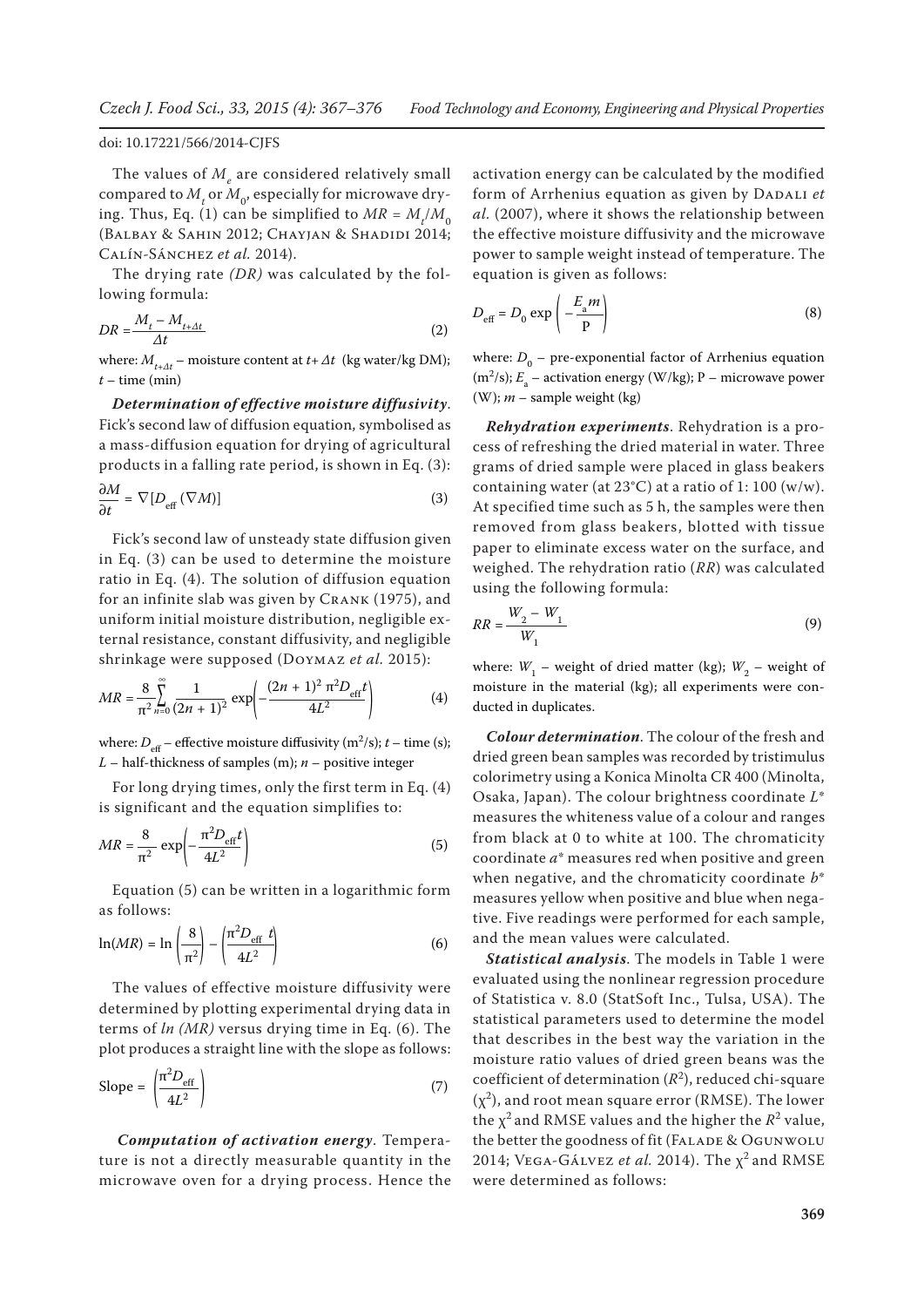| Models              | Equation                                            | Reference                           |
|---------------------|-----------------------------------------------------|-------------------------------------|
| Lewis               | $MR = \exp(-kt)$                                    | HOSSAIN <i>et al.</i> $(2007)$      |
| Henderson and Pabis | $MR = a \exp(-kt)$                                  | CHINENYE et al. (2010)              |
| Logarithmic         | $MR = a \exp(-kt) + c$                              | AKPINAR & BICER (2008)              |
| Verma et al.        | $MR = a \exp(-kt) + (1 - a) \exp(-gt)$              | VERMA <i>et al.</i> (1985)          |
| Page                | $MR = a \exp(-kt^n)$                                | AGHBASHLO et al. (2011)             |
| Midilli et al.      | $MR = a \exp(-kt^n) + b_1$                          | KRISHNA MURTHY & MANOHAR (2012)     |
| Parabolic           | $MR = a + bt + ct^2$                                | TUNDE-AKINTUNDE & OGUNLAKIN (2013). |
| Wang and Singh      | $MR = 1 + bt + ct^2$                                | Mujić <i>et al.</i> (2014)          |
| Weibull             | $MR = \exp\left(-\left(\frac{t}{b}\right)^a\right)$ | Corzo et al. (2008)                 |

Table 1. Models employed for fitting of experimental data

*a, b, c, g, k, k<sub>1</sub>, k<sub>2</sub>, n* – empirical constants and coefficients in drying models

$$
\chi^{2} = \frac{\sum_{i=1}^{N} (MR_{\text{exp},i} - MR_{\text{pre},i})^{2}}{N - z}
$$
(10)

RMSE = 
$$
\left[\frac{1}{N} \sum_{i=1}^{N} (MR_{\text{pre},i} - MR_{\text{exp},i})^2\right]^{1/2}
$$
 (11)

where:  $MR_{\text{exp},i}$ ,  $MR_{\text{pre},i}$  – experimental and predicted dimensionless moisture ratios, respectively; *N* – number of observations; *z* – number of constants

One-way analysis of variance (ANOVA) and multiple comparisons (post-hoc *LSD*) were used to evaluate significant differences in the data at *P* < 0.05 of rehydration and colour results.

#### **RESULTS AND DISCUSSION**

*Drying curves*. Drying curves of green beans during drying by various microwave powers are shown in Figure 1. The initial average moisture content of



Figure 1. Drying curves of bean slices at different microwave powers

bean slices was 9.89 kg water/kg DM, which was reduced to 0.08 kg water/kg DM after drying. The obtained drying curves seemed similar to those in the studies that involve fruits and vegetables in the literature. It is apparent that the moisture content decreased steadily with drying time and decreased faster at higher microwave power in all cases. The drying times required to reach the final moisture content of samples were 1320, 600, 540, and 480 s at the microwave power of 180, 360, 600, and 800 W, respectively. The average drying rate of samples increased 2.75 times, as the microwave power increased from 180 W to 800 W. As expected at higher microwave power, the higher heat absorption resulted in higher product temperature, higher mass transfer driving force, faster drying rate and consequently shorter drying time. The results were in agreement with the studies of Abano *et al.* (2012) for tomato slices, Karaaslan and Tuncer (2008) for spinach, and Bal *et al.* (2010) for bamboo shoot slices.



Figure 2. Drying rate curves of green bean slices at different microwave powers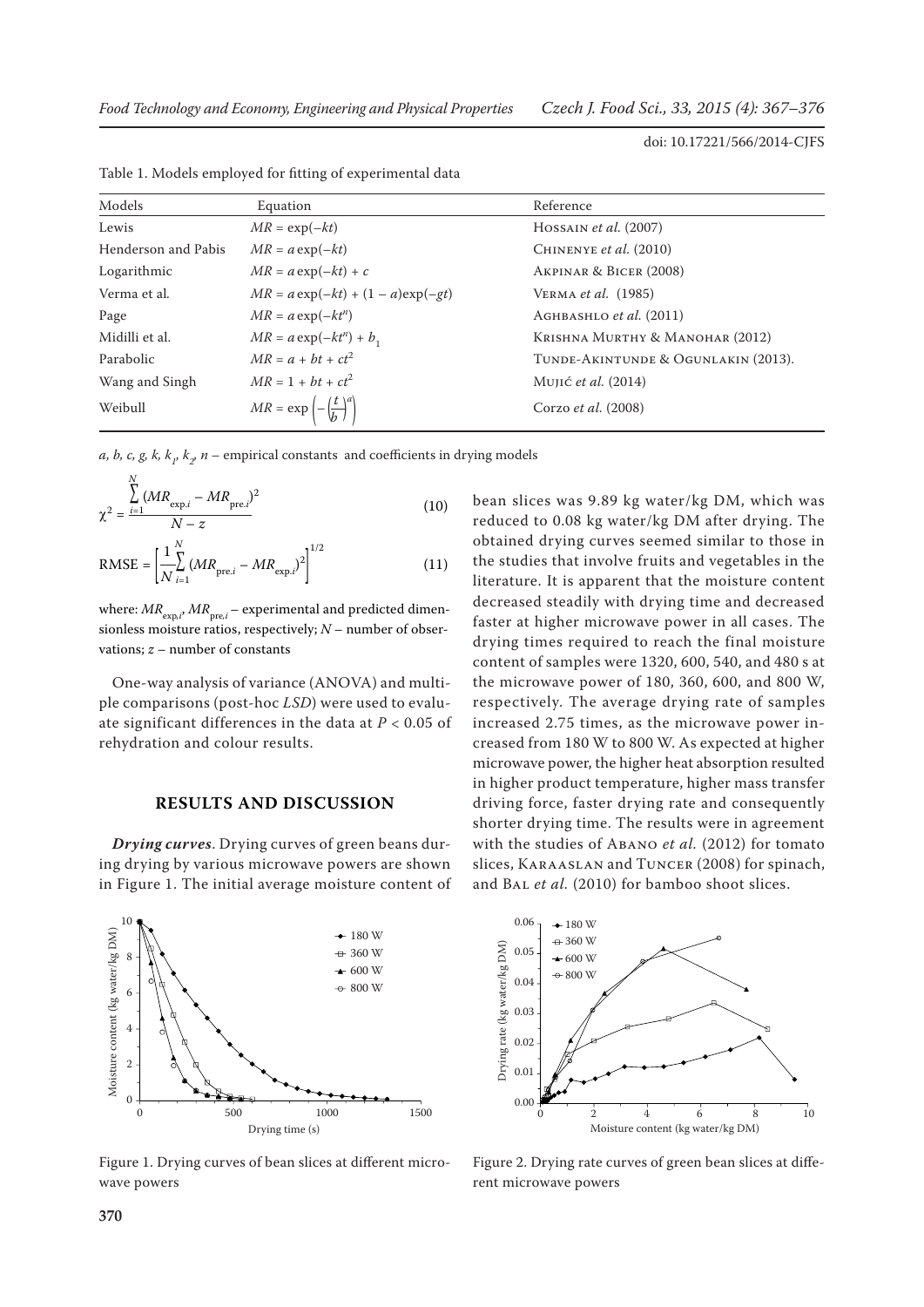# Rehydration ratio (kg water/kg DM) Rehydration ratio (kg water/kg DM) 10  $8.551 \pm 0.013$ 8  $7.297 \pm 0.017$   $7.457 \pm 0.016$  $6.172 \pm 0.015$ 6 4 2 0 180 W 360 W 600 W 800 W Microwave power

Figure 3. Rehydration ratio values of samples at different microwave powers

*Drying rate*. The values of the drying rate of green bean slices were calculated using Eq. (2). Figure 2 depicts the drying rate variation versus the drying time of green bean slices under different microwave power. The constant drying rate period is absent in the microwave drying of bean slices and the drying process took place in the falling rate period. Results of the present study were similar to the previous findings for different foodstuffs (KAYISOGLU & ERTEKIN 2011; Balbay & Sahin 2012; Krishna Murthy & MANOHAR 2012). From Figure 2, the drying rates increased with the increasing microwave power. This means that the heat and mass transfer at high power is higher and the water loss is rather excessive. During the drying process, drying rates were higher at the beginning of the process, and after that they decreased with a decrease of moisture content in the samples. The reason for a reduction of drying rate might be due to a reduction in the porosity of samples due to shrinkage with advancement, which increased the resistance to water movement leading



Figure 5. Variation of ln (*MR*) versus drying time for the various microwave powers



Figure 4. Colour values of samples at different microwave powers

to a further fall in drying rates (SINGH et al. 2006; Doymaz *et al.* 2015).

*Effective moisture diffusivity*. The variation of ln (*MR*) against drying time for bean slices dried at 180, 360, 600, and 800 W is shown in Figure 3. The determined values of the effective moisture diffusivity are shown in Figure 4 and were found to range between  $1.387 \times 10^{-8}$  and  $3.724 \times 10^{-8}$  m<sup>2</sup>/s at microwave power of 180–800 W. It can be seen that  $D_{\text{eff}}$ values increased greatly with increasing microwave power. This can be so because the increase in microwave power caused a rapid rise in the temperature of samples, which in turn increased the vapour pressure. Drying at 800 W has the highest value of effective moisture diffusivity and the lowest value was obtained at 180 W. The calculated effective diffusivity values are within the general range of  $10^{-12}$  to  $10^{-8}$  m<sup>2</sup>/s for drying of agricultural products (Zogzas *et al.* 1996). These values are in fact consistent with those in literature, for example  $1.26 \times 10^{-9}$  to  $3.32 \times 10^{-9}$  m/s for hot-air drying of bean slices (SENADEERA et al.



Figure 6. Comparison of experimental and predicted moisture ratio for green bean slices drying using the Midilli et al. model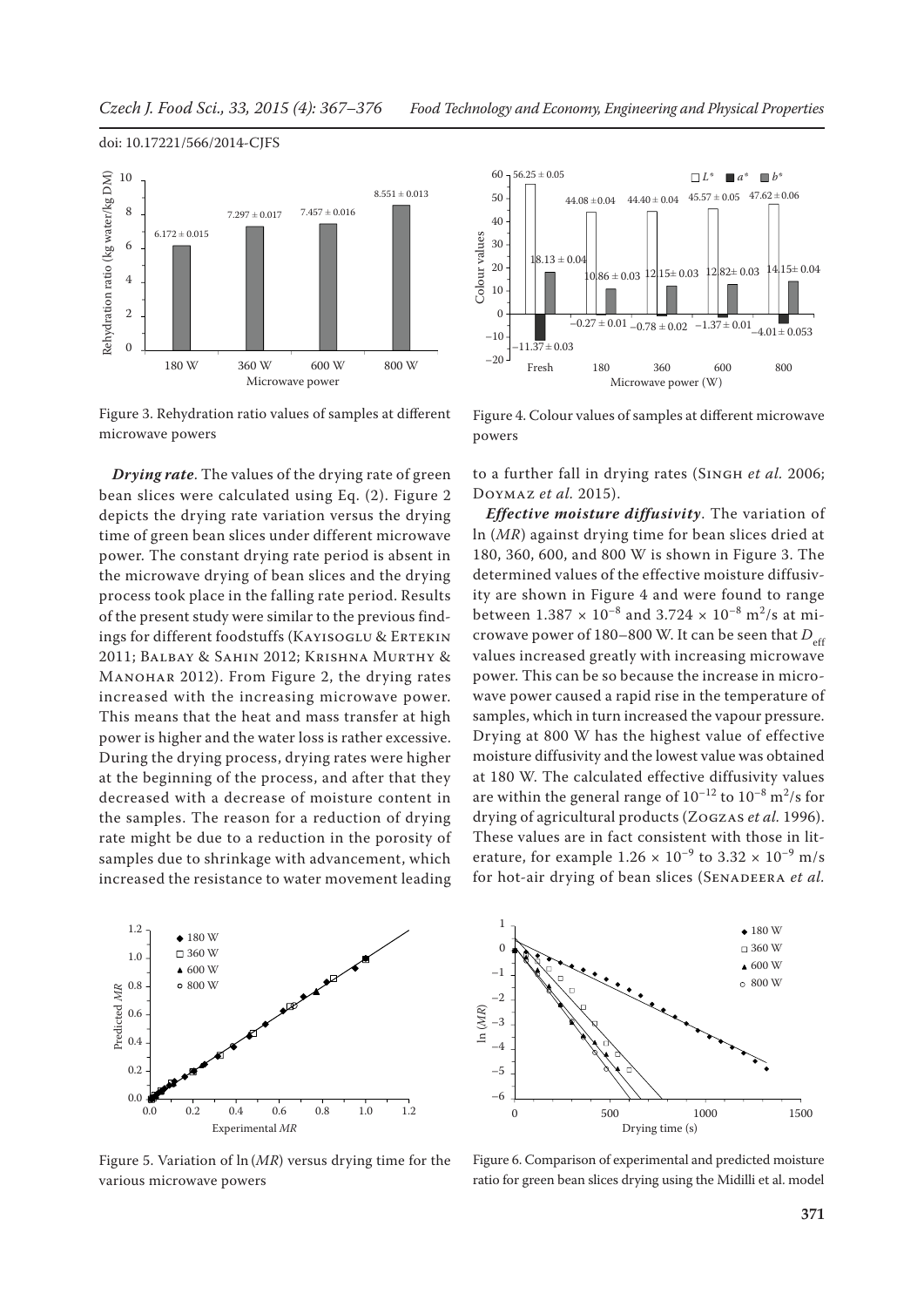

Figure 7. Effective moisture diffusivity versus microwave powers

2003),  $9.3 \times 10^{-11}$  to  $1.06 \times 10^{-9}$  m/s for convective drying of Lima bean (Da Silva *et al.* 2009), 0.35 ×  $10^{-10}$  to  $1.01 \times 10^{-10}$  m/s for hot-air drying of bean slices (ROSSELLO *et al.* 1997),  $3.04 \times 10^{-9}$  to  $2.64 \times$  $10^{-8}$  m<sup>2</sup>/s for fixed and semi-fluidised drying of faba bean (CHAYJAN & SHADIDI 2014), and  $2.8 \times 10^{-11}$ to  $8.7 \times 10^{-11}$  m/s for hot-air drying of fresh green bean (Abbasi Souraki & Mowla 2008). The effect of microwave power on effective moisture diffusivity is defined by the following equation:

$$
D_{\text{eff}} = 3 \times 10^{-11} \text{ P} - 1 \times 10^{-8} \qquad (R^2 = 0.7871) \qquad (12)
$$

*Activation energy*. The activation energy can be determined from the slope of Arrhenius plot, *ln* (*D*<sub>eff</sub>) versus  $m/P$  (Eq. 9). The  $\ln(D_{\text{eff}})$  as a function of the sample weight/microwave power was plotted in Figure 5. The slope of the line is  $(-E_{\rm a})$  and the intercept equals to  $\ln(D_0)$ . The results show a linear relationship due to Arrhenius type dependence. Eq. (13) shows the effect of sample weight/microwave power on  $D_{\text{eff}}$ of samples with the following coefficients:

$$
D_{\text{eff}} = 5.189 \times 10^{-8} \exp\left(-\frac{19185 \, \text{m}}{P}\right) \quad (R^2 = 0.9662) \quad (13)
$$

The estimated values of  $D_0$  and  $E_a$  from modified Arrhenius type exponential Eq. (13) are 5.189 **×**   $10^{-8}$  m<sup>2</sup>/s and 19.185 kW/kg, respectively.

*Rehydration characteristics*. One of the quality indicators was the rehydration ability of dried bean slices. The drying process causes some changes in the material structure, and thus influences the renewed absorption of water. Rehydration, as a reverse process to drying, shows the degree of structural damage of the dried material (KOWALSKI & SZADZIŃSKA 2014). The results for the rehydration ratio were calculated from Eq. (9) and plotted against microwave power, as shown in Figure 6. The value of the rehydration



Figure 8. Arrhenius-type relationship between effective moisture diffusivity and microwave powers

ratio was found to increase slightly with an increase in microwave power. The rehydration ratio of samples dried at 800 W was higher than those of samples at the other power settings. It may be due to a short drying time at this power output, which implies that this microwave power causes lower structural damage of the tissue. Thus, the green beans dried at this microwave power retained a higher amount of water than those of dried at the other microwave power settings.

*Colour values*. Colour change is a quality criterion for assessing the quality of dried products. The results of the colour parameters in fresh beans and obtained from the microwave drying process are presented in Figure 7 for *L*\*, *a*\*, and *b*\*. The chromatic parameters *L*\*, *a*\*, and *b*\* of green beans were *L*\* 56.250; *a*\* –11.370; *b*\* 18.130, respectively. The *L*\* and *b*\* values of all dried samples decreased significantly in comparison with the fresh green beans. On the contrary, *a*\* values increased. The *L*\* values, which show the lightness of the product, ranged between 56.250 and 44.080. The lowest *L*\* value was evaluated for a dried product at 180 W because of the Maillard reaction caused by a long drying time. The differences in *L*\* values between the different settings of drying power were found statistically significant. For microwave drying, the highest –*a*\* value (less degradation in  $-a^*$  value) was observed at 800 W drying. It may be due to a short drying time at this power output, hence the greenness colour of green beans is preserved. The *b*\* values were found between 18.130 and 14.130 for fresh and dried samples at 800 W, respectively.

*Models evaluation and results of statistical analysis*. The experimental moisture loss was fitted to nine thin-layer models as shown in Table 1. The best model was selected based on the highest  $R^2$  and the lowest  $\chi^2$ , and RMSE values. The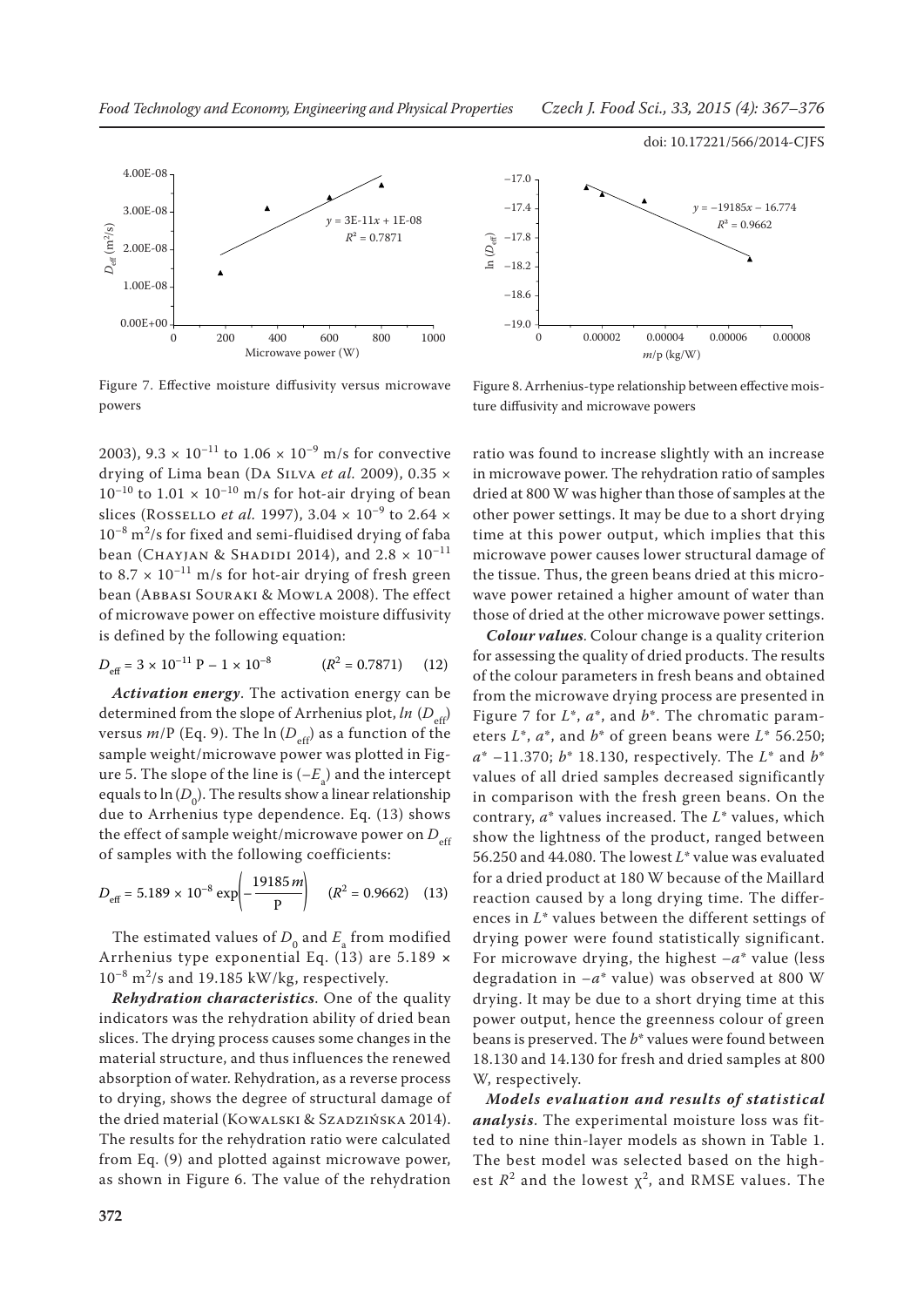performance of these models is shown in Table 2. The  $R^2$  values ranged from 0.9640 to 0.9998, and  $\chi^2$ and RMSE values from 0.000027 to 0.004628 and 0.009083 to 0.213493, respectively. The Midilli et al*.* model was found to represent the drying kinetics of green bean slices with high  $R^2$  values and low  $\chi^2$ , and RMSE values for all microwave powers. To validate the selected model, plots of experimental *MR* and predicted *MR* by Midilli et al*.* model are shown in Figure 8. Obviously, a good agreement was observed between experimental and predicted *MR* values. It means that the data points generally banded around a 45° straight line on the plots. This trend provides extra evidence for the suitability of

| Power (W) | Model               | $\mathbb{R}^2$ | $\chi^2$ | <b>RMSE</b> |
|-----------|---------------------|----------------|----------|-------------|
|           | Lewis               | 0.9755         | 0.002565 | 0.213493    |
|           | Henderson and Pabis | 0.9847         | 0.001678 | 0.166435    |
|           | Logarithmic         | 0.9936         | 0.000740 | 0.105931    |
|           | Verma et al         | 0.9915         | 0.000973 | 0.118646    |
| 180       | Page                | 0.9989         | 0.000112 | 0.038200    |
|           | Midilli et al.      | 0.9990         | 0.000111 | 0.038064    |
|           | Parabolic           | 0.9974         | 0.000293 | 0.061815    |
|           | Wang and Singh      | 0.9970         | 0.000323 | 0.059650    |
|           | Weibull             | 0.9989         | 0.000112 | 0.038200    |
|           | Lewis               | 0.9640         | 0.004628 | 0.189898    |
|           | Henderson and Pabis | 0.9717         | 0.004044 | 0.180163    |
|           | Logarithmic         | 0.9893         | 0.001719 | 0.106788    |
| 360       | Verma et al         | 0.9883         | 0.001869 | 0.103635    |
|           | Page                | 0.9989         | 0.000148 | 0.031874    |
|           | Midilli et al       | 0.9992         | 0.000141 | 0.029545    |
|           | Parabolic           | 0.9973         | 0.000432 | 0.047971    |
|           | Wang and Singh      | 0.9957         | 0.000607 | 0.054961    |
|           | Weibull             | 0.9989         | 0.000149 | 0.031874    |
|           | Lewis               | 0.9754         | 0.003113 | 0.126612    |
|           | Henderson and Pabis | 0.9792         | 0.002959 | 0.127468    |
|           | Logarithmic         | 0.9840         | 0.002277 | 0.115858    |
|           | Verma et al         | 0.9842         | 0.002254 | 0.104087    |
| 600       | Page                | 0.9987         | 0.000177 | 0.031869    |
|           | Midilli et al       | 0.9998         | 0.000031 | 0.011365    |
|           | Parabolic           | 0.9853         | 0.002387 | 0.114050    |
|           | Wang and Singh      | 0.9853         | 0.002094 | 0.113004    |
|           | Weibull             | 0.9991         | 0.000108 | 0.024968    |
| 800       | Lewis               | 0.9930         | 0.00732  | 0.066980    |
|           | Henderson and Pabis | 0.9939         | 0.000957 | 0.065414    |
|           | Logarithmic         | 0.9960         | 0.000643 | 0.051382    |
|           | Verma et al         | 0.9966         | 0.000543 | 0.041514    |
|           | Page                | 0.9997         | 0.000033 | 0.012332    |
|           | Midilli et al       | 0.9998         | 0.000027 | 0.009083    |
|           | Parabolic           | 0.9864         | 0.002196 | 0.100856    |
|           | Wang and Singh      | 0.9839         | 0.002229 | 0.108082    |
|           | Weibull             | 0.9997         | 0.000032 | 0.012332    |

Table 2. Statistical results obtained from the selected drying models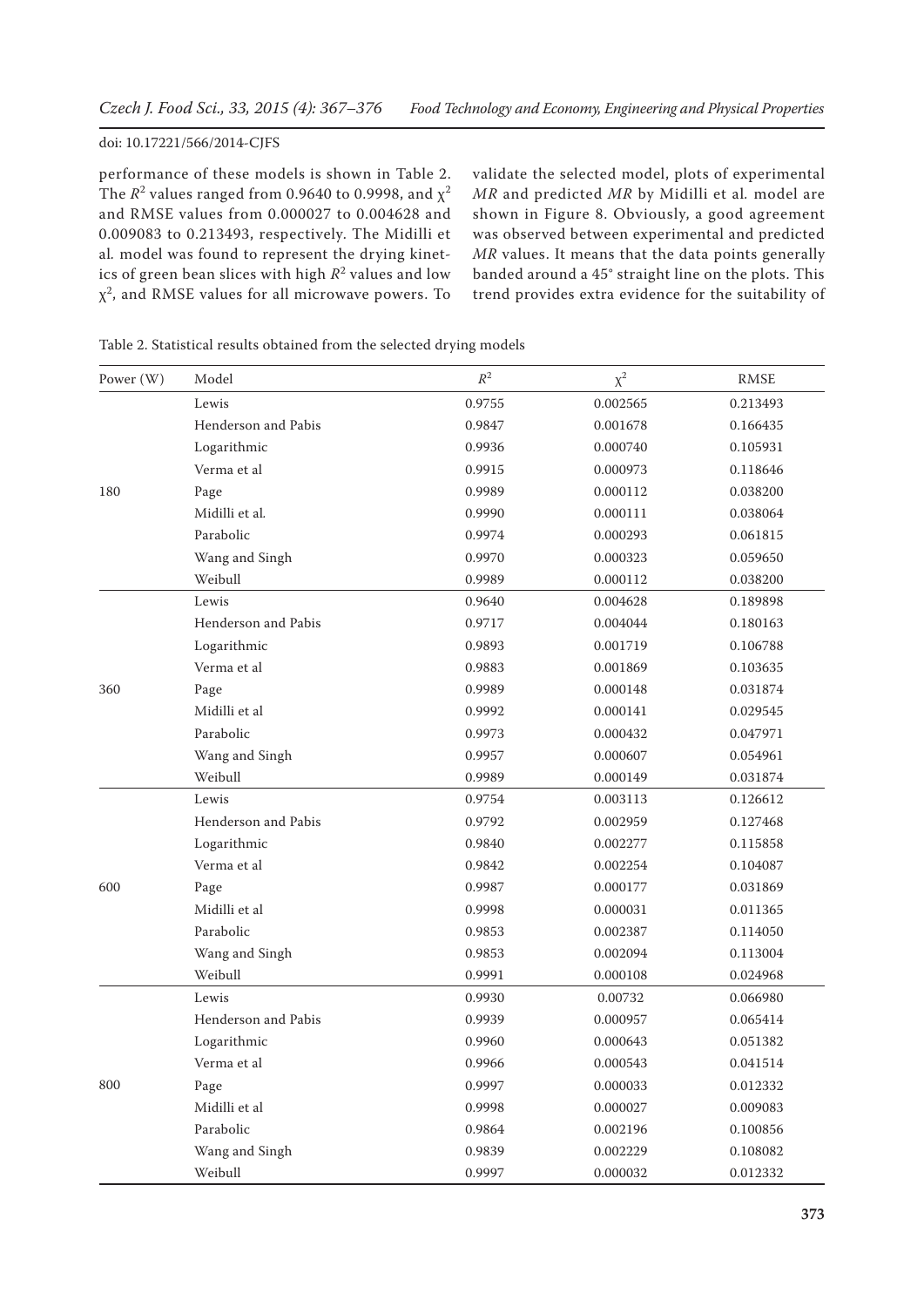| Power $(W)$ | Mean  | Std. error | $-95.00\%$ | $+95.00\%$ |
|-------------|-------|------------|------------|------------|
| 180         | 6.172 | 0.018      | 6.124      | 6.221      |
| 360         | 7.297 | 0.018      | 7.249      | 7.346      |
| 600         | 7.457 | 0.018      | 7.409      | 7.506      |
| 800         | 8.551 | 0.018      | 8.503      | 8.600      |

Table 3. Rehydration ratio (*RR*) and statistical analysis conducted by one-way ANOVA

Table 4. Statistical analysis conducted by one-way ANOVA

| Power (W) | Mean      | Std. error | $-95.00\%$ | $+95.00\%$ |
|-----------|-----------|------------|------------|------------|
| $L^*$     |           |            |            |            |
| Fresh     | 56.250    | 0.049      | 56.125     | 56.375     |
| 180       | 44.080    | 0.049      | 43.955     | 44.205     |
| 360       | 44.400    | 0.049      | 44.275     | 44.525     |
| 600       | 45.570    | 0.049      | 45.445     | 45.695     |
| 800       | 47.620    | 0.049      | 47.495     | 47.745     |
| $a^*$     |           |            |            |            |
| Fresh     | $-11.370$ | 0.022      | $-11.426$  | $-11.314$  |
| 180       | $-0.266$  | 0.022      | $-0.322$   | $-0.210$   |
| 360       | $-0.780$  | 0.022      | $-0.836$   | $-0.724$   |
| 600       | $-1.370$  | 0.022      | $-1.426$   | $-1.314$   |
| 800       | $-4.010$  | 0.022      | $-4.066$   | $-3.954$   |
| $b^*$     |           |            |            |            |
| Fresh     | 18.130    | 0.034      | 18.042     | 18.218     |
| 180       | 10.860    | 0.034      | 10.772     | 10.948     |
| 360       | 12.150    | 0.034      | 12.062     | 12.238     |
| 600       | 12.820    | 0.034      | 12.732     | 12.908     |
| 800       | 14.150    | 0.034      | 14.062     | 14.238     |

the model to forecast the drying characteristics of green bean slices (Doymaz *et al.* 2015).

The rehydration ratio and the results of colour statistical analysis conducted by one-way ANOVA are shown in Table 3 and 4, respectively.

# **CONCLUSIONS**

In this study, the drying characteristics of green beans were investigated in a microwave oven at different microwave powers. The drying process took place in the falling-rate period. The drying time decreased with an increase in the microwave power. The Midilli et al*.* model gave the best results and showed good agreement with experimental data obtained from the experiments. The effective moisture diffusivity varied between 1.387 **×** 10–8 and 3.724 **×** 10–8 m2 /s over the microwave power range. Activation energy was found to be 19.185 kW/kg. It was observed that

**374**

an increase in the microwave power increased the brightness and yellowness of the dried samples. The greenness of the samples dried at various microwave power settings decreased with increasing the microwave power.

## **References**

- Abano E.E., Ma H., Qu W. (2012): Influence of combined microwave-vacuum drying on drying kinetics and quality of dried tomato slices. Journal of Food Quality, 35: 159–168.
- Abbasi Souraki B., Mowla D. (2008): Drying behavior of fresh green beans in an inert medium fluidized bed. Journal of Food Processing and Preservation, 32: 697–718.
- Aghbashlo M., Kianmehr M.H., Khani S., Ghasemi M. (2011): Modelling the carrot thin-layer drying in a semiindustrial continuous band dryer. Czech Journal of Food Sciences, 29: 528–538.
- Akpinar A.K., Bicer Y. (2008): Mathematical modeling of thin layer drying process of long green pepper in solar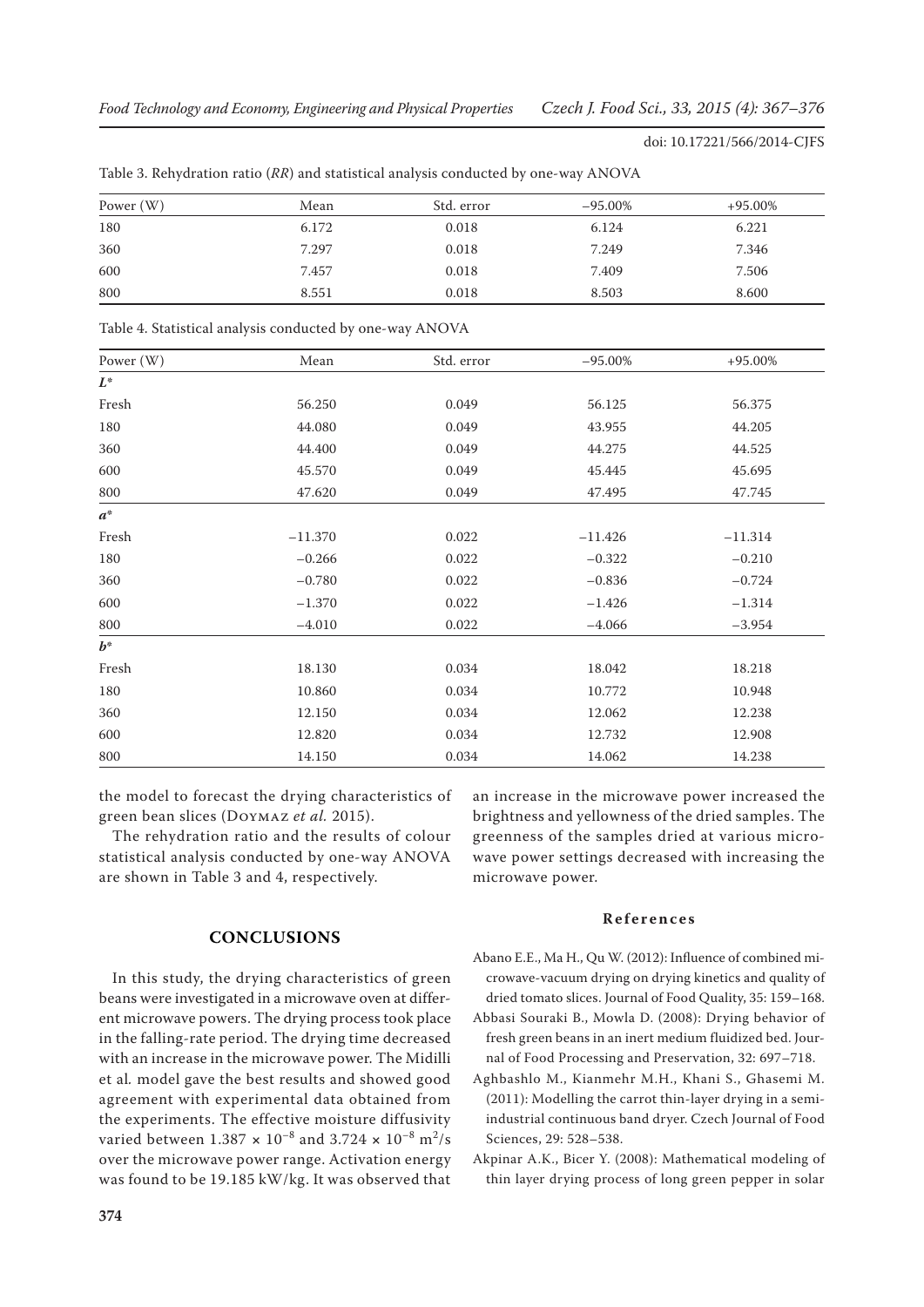dryer and under open sun. Energy Conversion and Management, 49: 1367–1375.

Al-Harahsheh M., Al-Muhtaseb A.H., Magee T.R.A. (2009): Microwave drying kinetics of tomato pomace: Effect of osmotic dehydration. Chemical Engineering and Processing, 48: 524–531.

Alibas Ozkan I., Akbudak B., Akbudak N. (2007): Microwave drying characteristics of spinach. Journal of Food Engineering, 78: 577–583.

AOAC (1990): Official method of analysis. Arlington, Association of Official Analytical Chemists.

Balbay A., Sahin O. (2012): Microwave drying kinetics of a thin-layer liquorice root. Drying Technology, 30: 859–864.

Bal L.M., Kar A., Satya S., Naik S.N. (2010): Drying kinetics and effective moisture diffusivity of bamboo shoot slices undergoing microwave drying. International Journal of Food Science and Technology, 45: 2321–2328.

Bilbao-Sáinz C., Andrés A., Chiralt A., Fito P. (2006): Microwaves phenomena during drying of apple cylinders. Journal of Food Engineering, 74: 160–167.

Bondaruk J., Markowski M., Błaszczak W. (2007): Effect of drying conditions on the quality of vacuum-microwave dried potato cubes. Journal of Food Engineering, 81: 306–312.

Boudhrioua N., Giampaoli P., Bonazzi C. (2003): Changes in aromatic components of banana during ripening and airdrying. LWT-Food Science and Technology, 36: 633–642.

Bouraout M., Richard P., Durance T. (1994): Microwave and convective drying of potato slices. Journal of Food Process Engineering, 17: 353–363.

Calín-Sánchez A., Figiel A., Wojdylo A., Szaryez M., Carbonell-Barrachina A.A. (2014): Drying of garlic slices using convective pre-drying and vacuum-microwave finishing drying: Kinetics, energy consumption, and quality studies. Food and Bioprocess Technology, 7: 398–408.

Chayjan R.A., Shadidi B. (2014): Modeling high-moisture Faba bean drying in fixed and semi-fluidized bed conditions. Journal of Food Processing and Preservation, 38: 200–211.

Chinenye N.M., Ogunlowo A.S., Olukunle O.J. (2010): Cocoa bean (*Theobroma cacao* L.) drying kinetics. Chilean Journal of Agricultural Research, 70: 633–639.

Corzo O., Bracho N., Pereira A., Vásquez A. (2008): Weibull distribution for modelling air drying of coroba slices. LWT-Food Science and Technology, 41: 2023–2028.

Crank J. (1975): The Mathematics of Diffusion. London, Oxford University Press.

da Silva W.P., Precker J.W., de Lima A.G.B. (2009): Drying kinetics of Lima bean (*Phaseolus lunatis* L.) experimental determination and prediction by diffusion models. International Journal of Food Engineering, 5(3): Article 9. Dadali G., Apar D.K., Ozbek B. (2007): Estimation of effective moisture diffusivity of okra for microwave drying. Drying Technology, 43: 1443–1451.

Darvishi H., Azadbakht M., Rezaeiasl A., Farhang A. (2013): Drying characteristics of sardine fish dried with microwave heating. Journal of the Saudi Society of Agricultural Sciences, 12: 121–127.

Doymaz I., Ismail O. (2011): Drying characteristics of sweet cherry. Food and Bioproducts Processing, 89: 31–38.

Doymaz I., Kipcak A.S., Piskin S. (2015): Characteristics of thin-layer infrared drying of green bean. Czech Journal of Food Sciences, 33: 83–90.

Falade K., Ogunwolu O.S. (2014): Modeling of drying patterns of fresh and osmotically pretreated cooking banana and plantain slices. Journal of Food Processing and Preservation, 38: 373–388.

Feng H., Tang J., Mattinson D.S., Fellman J.K. (1999): Microwave and spouted bed drying of frozen blueberries: the effect of drying and pretreatment methods on physical properties and retention of flavor volatiles. Journal of Food Processing and Preservation, 23: 463–479.

Funebo T., Ohlsson T. (1998): Microwave-assisted air dehydration of apple and mushroom. Journal of Food Engineering, 38: 353–367.

Giri S.K., Prasad S. (1998): Drying kinetics and rehydration characteristics of microwave-vacuum and convective hotair dried mushrooms. Journal of Food Engineering, 78: 512–521.

Hossain M.E., Woods J.L., Bala B.K. (2007): Single-layer drying characteristics and colour kinetics of red chilli. International Journal of Food Science and Technology, 42: 1367–1375.

Kahyaoglu L.N., Sahin S., Sumnu G. (2012): Spouted bed and microwave-assisted spouted bed drying of parboiled wheat. Food & Bioproducts Processing, 90: 301–308.

Karaaslan S.N., Tuncer I.K. (2008): Development of a drying model for combined microwave-fan-assisted convection drying of spinach. Biosystems Engineering, 100: 44–52.

Kayisoglu S., Ertekin C. (2011): Vacuum drying kinetics of barbunya bean (*Phaseolus vulgaris* L. *elipticus* Mart.). The Philippine Agricultural Scientist, 94: 285–291.

Kouchakzadeh A., Shafeei S. (2010): Modeling of microwaveconvective drying of pistachios. Energy Conversion and Management, 51: 2012–2015.

Kowalski S.J., Szadzińska J. (2014): Kinetics and quality aspects of beetroots dried in non-stationary conditions. Drying Technology, 32: 1310–1318.

Krishna Murthy T.P., Manohar B. (2012): Microwave drying of mango ginger (*Curcuma amada* Roxb): prediction of drying kinetics by mathematical modelling and artificial neural network. International Journal of Food Science & Technology, 47: 1229–1236.